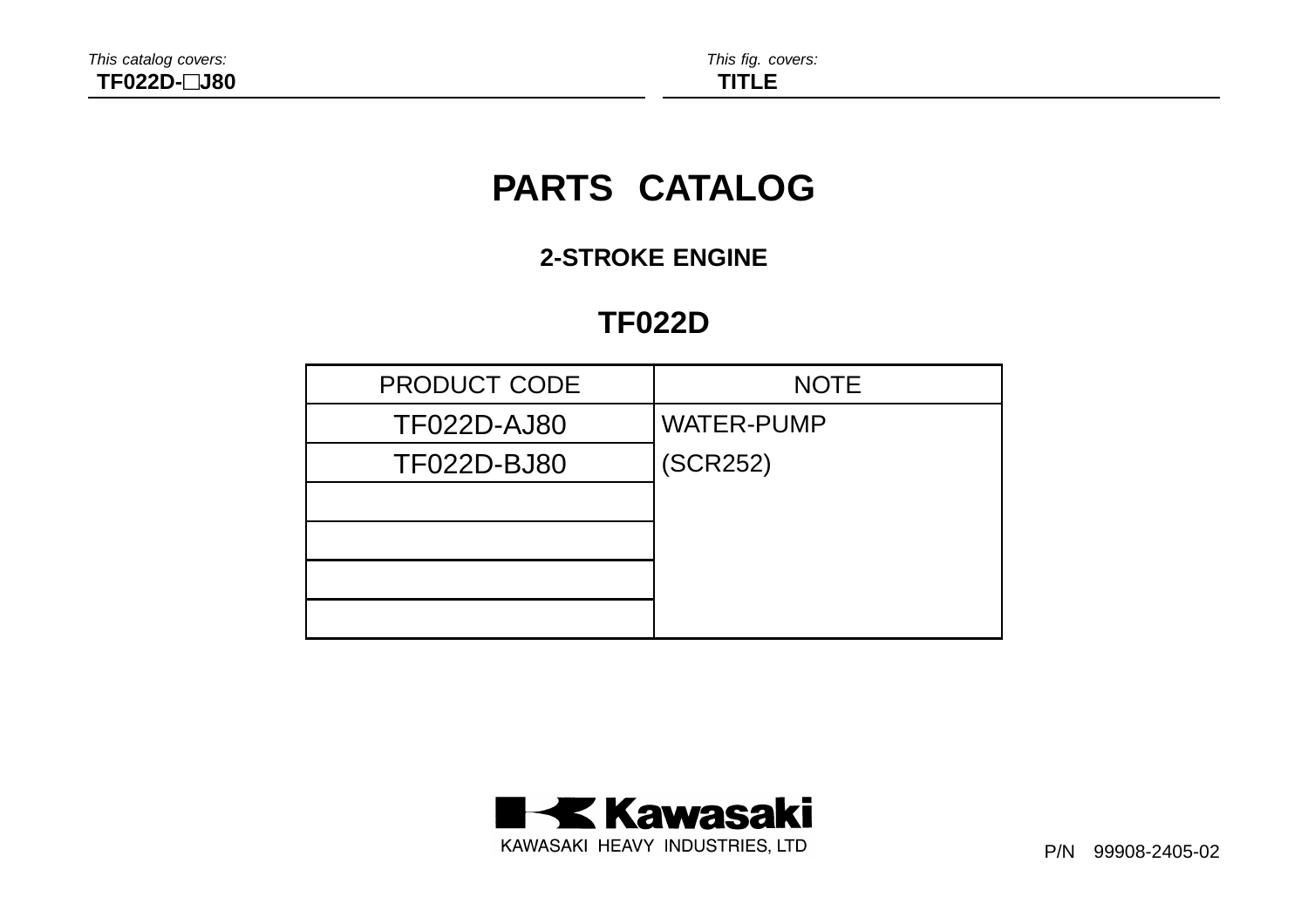# **PARTS CATALOG INTRODUCTION**

This parts catalog lists parts and sub-assemblies provided as service parts.

When it becomes necessary to replace parts, always use KAWASAKI GENUINE PARTS which have passed strict inspection which guarantees quality and performance.

### **1. HOW TO ORDER PARTS**

1) When ordering the parts, be sure to use the parts catalog corresponding to the product code. Check the product revision codes on the product and the catalog. Product Code (example): FA130D-AA00

-Product Revision Code

- 2) Specify the part code (all digits) exactly as listed in this catalog on your parts order.
- 3) The parts not shown in the illustrations of this catalog are not sold separately; only the complete units or next higher assemblies illustrated are supplied as the service parts.

### **2. EXPLANATION OF PARTS CATALOG FORMAT**



### **1) Product Code**

This code describes the product code covered by this catalog. The product revision code, which is a part of the product code, is omitted.

JUN.03.1999

E0110-A216A

### **2) Part Group Title**

This title is the representative name for the group of parts illustrated on the page.

### **3) Reference Number**

The reference numbers are shown on the illustration and the list as the link between them.

### **4) Part Number**

This is the key of your parts ordering. Three kinds of part number are used in this catalog.

a. Structure 1  $000000 - 00000$ Part Revision Code



- c. Standard Hardware Number
- (for bolts, nuts, washer, or the like)



### **5) Description and Additional Information**

The part name, the location, the size, and the serial number as additional information, etc. are described here. Use them to find out and check the part required.

When a part number is changed without change of the product revision code and the changed parts are not interchangeable, the serial number of the product is noted as follows;

|                 |     | $-$ FA130 – 100001) : Affected units are from beginning of the product of the |
|-----------------|-----|-------------------------------------------------------------------------------|
|                 |     | product code up to and including this serial number.                          |
| (FA130 - 100002 | $-$ | : Affected units are from this serial number and above.                       |
| (FA130 - 100002 |     | $-$ FA130 – 110001) : Affected units are in this serial number range.         |

### **6) Quantity**

The figure shows quantity of the part required at the indicated position on the illustration and for the specified product revision code.

The asterisk (\*) on this column means the part can be used as the substitute on the product and is supplied until the stock is exhausted.

Note:Some small parts will be supplied by units.

Example: If six (6) bolts are ordered and the minimum quantity per unit is five (5), two (2), units of the bolt will be delivered.

### **7) Product Revision Code**

This Code indicates an important change which affects the service parts interchangeability.

### **3. ABBREVIATIONS**

|  | 3RDThird L=Length T=Thickness        |  |
|--|--------------------------------------|--|
|  | 4TH Fourth LHLeft Hand U/SUnder Size |  |
|  |                                      |  |
|  |                                      |  |
|  |                                      |  |
|  | CNTCenter OD=Outside Diameter        |  |
|  | COMPComplete REFReference            |  |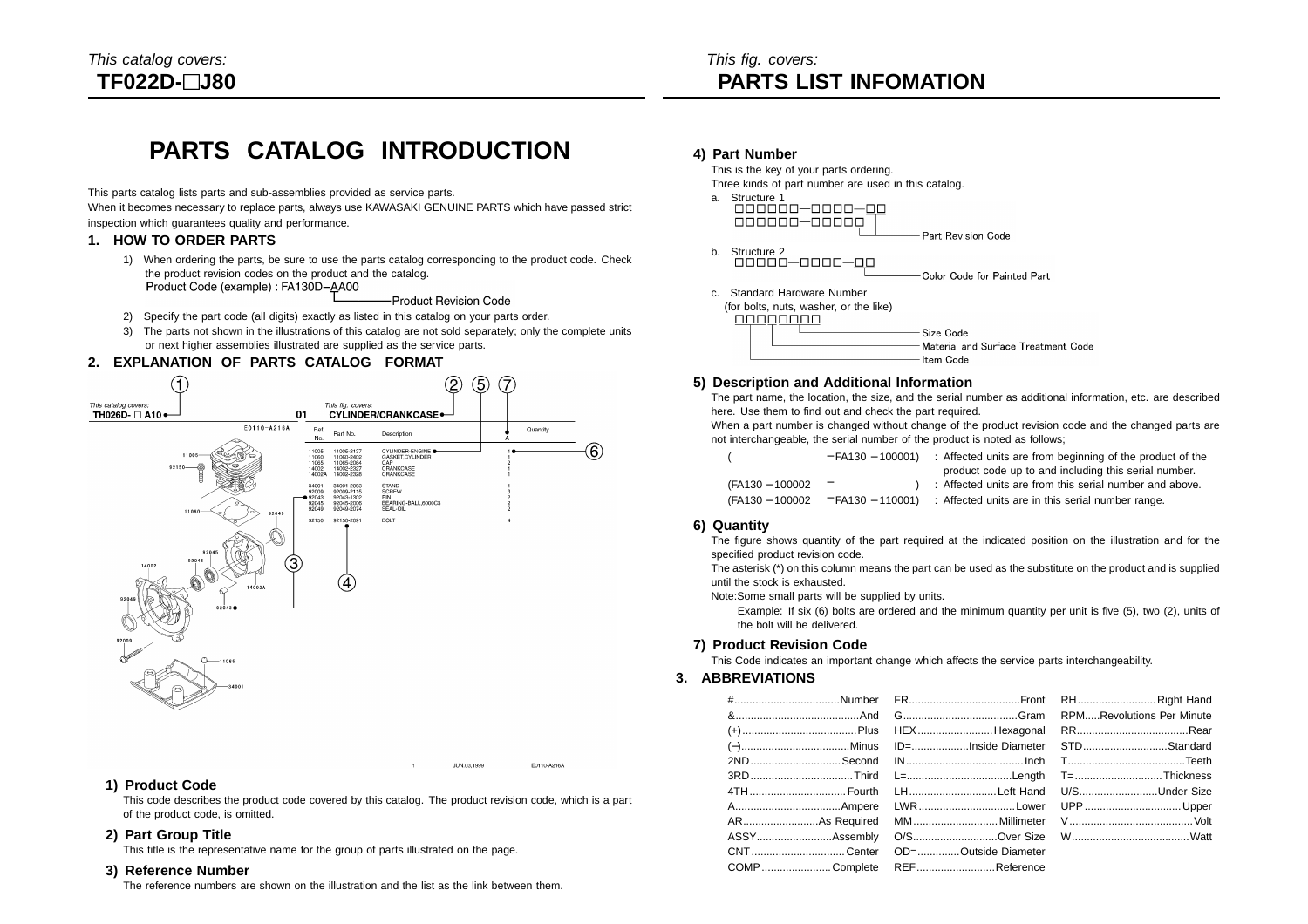92049

49120

### This catalog covers: This fig. covers: This fig. covers: This fig. covers: This fig. covers: This fig. covers: This fig. covers: This fig. covers: This fig. covers: This fig. covers: This fig. covers: This fig. covers: Thi **TF022D- J80 01 CYLINDER/CRANKCASE**

| E0110-A162A                                                                                              | Ref.<br>No.                               | Part No.                                                           | Description                                                                                |                                                                                         | A B                                             |
|----------------------------------------------------------------------------------------------------------|-------------------------------------------|--------------------------------------------------------------------|--------------------------------------------------------------------------------------------|-----------------------------------------------------------------------------------------|-------------------------------------------------|
| ❀<br>$-311$<br>ଋ<br>$-461$                                                                               | 11005<br>11009<br>49120<br>92009<br>92043 | 11005-2131<br>11009-2796<br>49120-6040<br>92009-2115<br>92043-1302 | <b>CYLINDER-ENGINE</b><br>GASKET, CYLINDER<br>CRANKCASE-COMP<br><b>SCREW</b><br><b>PIN</b> | 4<br>$\overline{2}$                                                                     | $\overline{c}$                                  |
| $-11005$<br>$-11009$                                                                                     | 92045<br>92049<br>172<br>311<br>461       | 92045-2060<br>92049-2108<br>172G0514<br>311B0500<br>461F0500       | BEARING-BALL,6001V3<br>SEAL-OIL<br><b>BOLT-STUD</b><br>NUT-HEX<br>WASHER-SPRING            | $\begin{array}{c} 2 \\ 2 \\ 4 \end{array}$<br>$\overline{\mathbf{4}}$<br>$\overline{4}$ | $\overline{2}$<br>$\overline{c}$<br>4<br>4<br>4 |
| $-172$<br>92049<br>92045<br>PPT.<br>92045<br>551<br><b>RODERING STATE</b><br>$\varnothing$<br>۵<br>92009 | 551                                       | 551A0410                                                           | PIN-DOWEL                                                                                  | $\overline{2}$                                                                          | 2                                               |

Quantity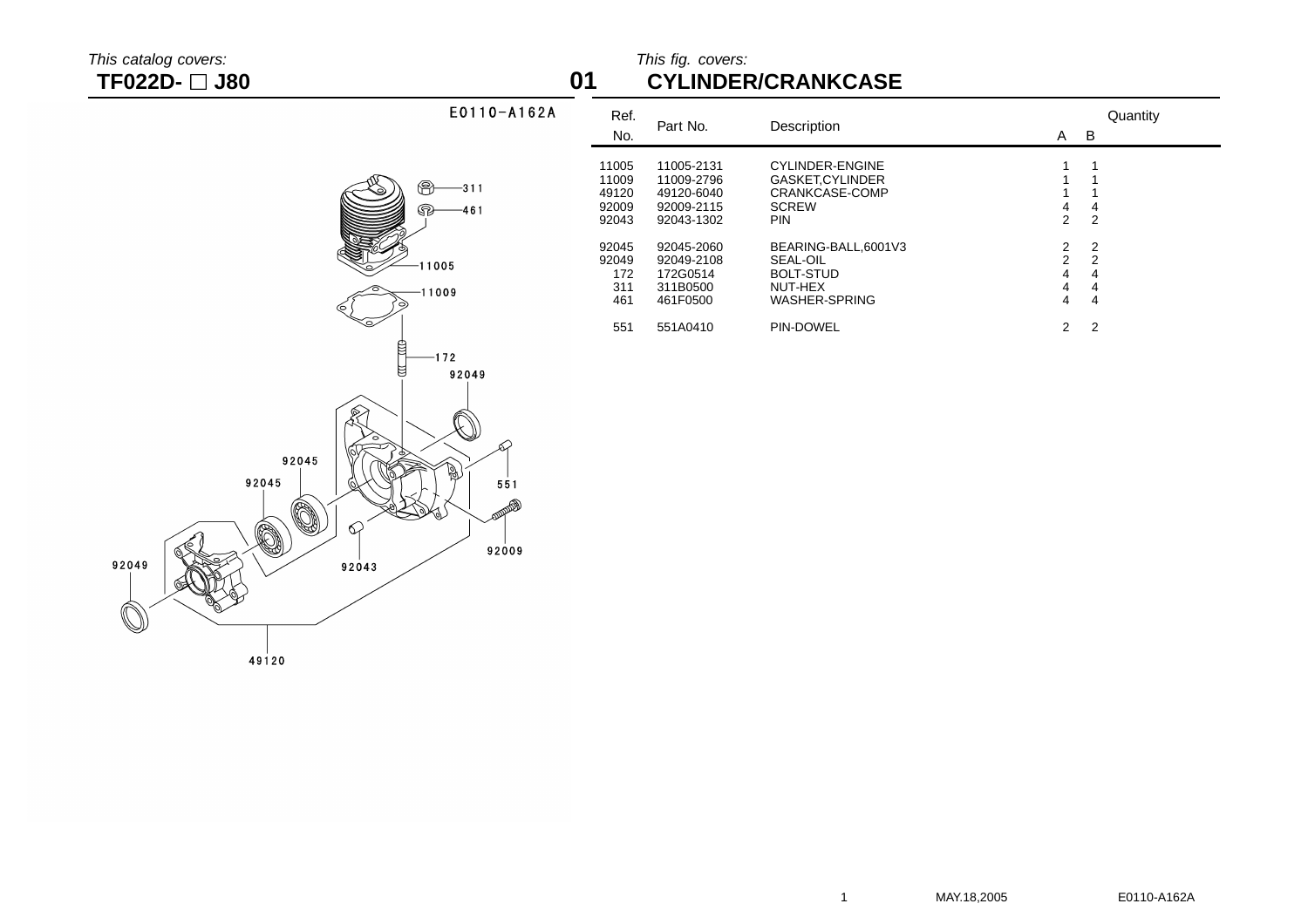## This catalog covers: This fig. covers: This fig. covers: This fig. covers: This fig. covers: This fig. covers: This fig. covers: This fig. covers: This fig. covers: This fig. covers: This fig. covers: This fig. covers: Thi **TF022D- J80 02 PISTON/CRANKSHAFT**

13008 92033  $-13001$ 13002  $\mathscr{R}$ 92033  $\mathbb{P}$ 

E0120-A042A

| Ref.<br>No.                                  | Part No.                                                           | Description                                                                                      | Quantity<br>B<br>A                                               |
|----------------------------------------------|--------------------------------------------------------------------|--------------------------------------------------------------------------------------------------|------------------------------------------------------------------|
| 13001<br>13002<br>13008<br>49119<br>92025    | 13001-2078<br>13002-2058<br>13008-6047<br>49119-6050<br>92025-2103 | <b>PISTON-ENGINE</b><br>PIN-PISTON<br>RING-SET-PISTON<br><b>CRANKSHAFT-ASSY</b><br>$SHIM.T=0.10$ | AR.<br>AR                                                        |
| 92025A<br>92025B<br>92025C<br>92033<br>92046 | 92025-2104<br>92025-2105<br>92025-2106<br>92033-2191<br>13033-2003 | $SHIM, T=0.20$<br>$SHIM.T=0.40$<br>$SHIM.T=0.60$<br>RING-SNAP<br>BEARING-NEEDLE                  | AR AR<br>AR.<br>AR<br>AR.<br>AR<br>2<br>$\overline{2}$<br>и<br>1 |

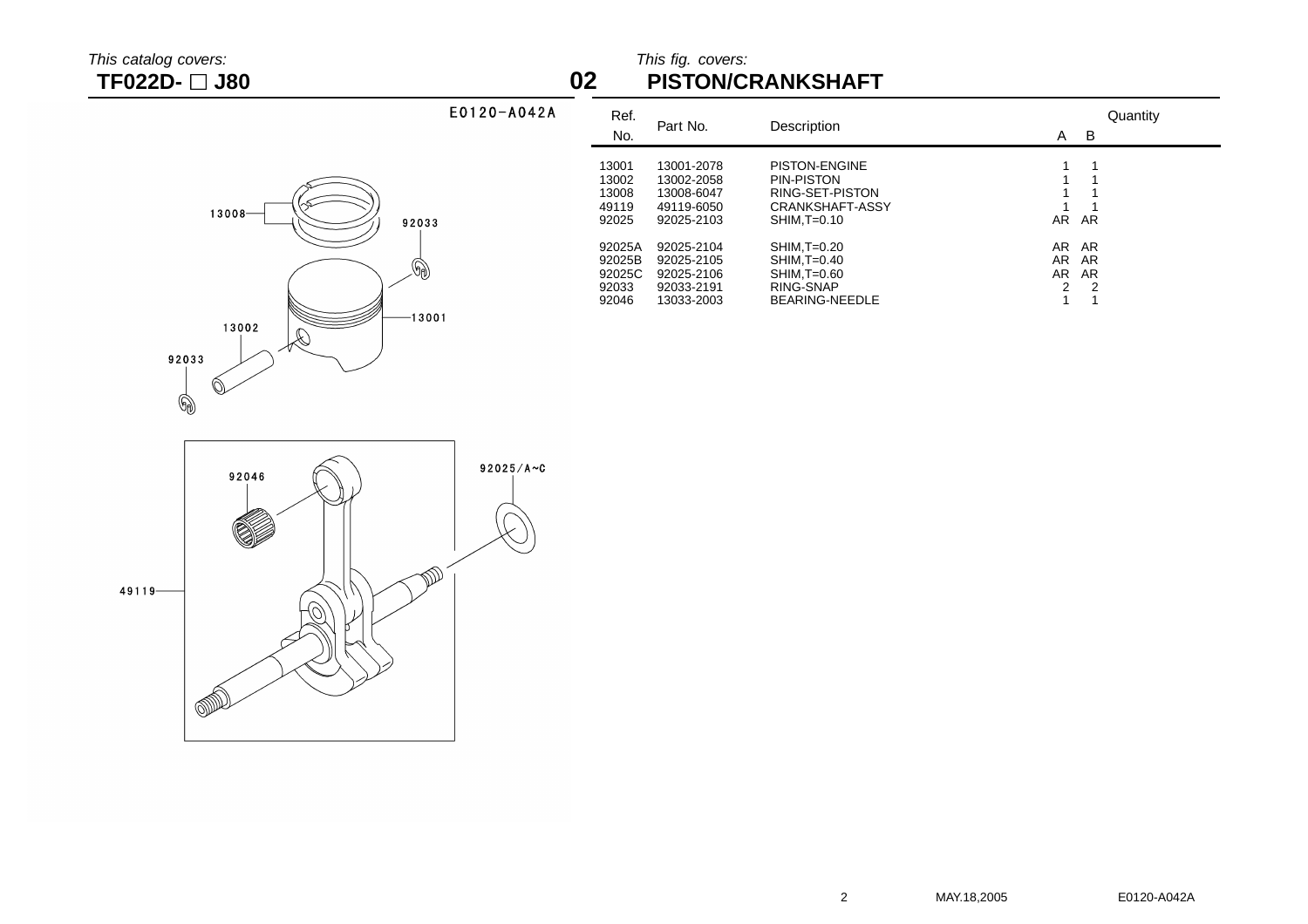This catalog covers: This fig. covers: **TF022D- J80 03 COOLING-EQUIPMENT**

## E0150-A306B









| Ref.<br>No. | Part No.      | Description        | Quantity<br>B<br>Α |
|-------------|---------------|--------------------|--------------------|
| 11012       | 11012-2260    | CAP                | 1                  |
| 13183       | 13183-2080    | <b>PLATE</b>       | 1                  |
| 49089       | 49089-2469    | SHROUD-ENGINE      | 1                  |
| 59066       | 59066-2408-XT | <b>HOUSING-FAN</b> |                    |
| 92022       | 92022-2387    | WASHER.4.5X10X1.2  | 2<br>2             |
|             |               |                    |                    |
| 92172       | 92172-2061    | SCREW, 4X14        | $\mathcal{P}$<br>2 |
| 92200       | 92200-2008    | <b>WASHER</b>      | $\mathcal{P}$<br>2 |
| 214         | 214F0416      | SCREW-PAN+-        | 4<br>4             |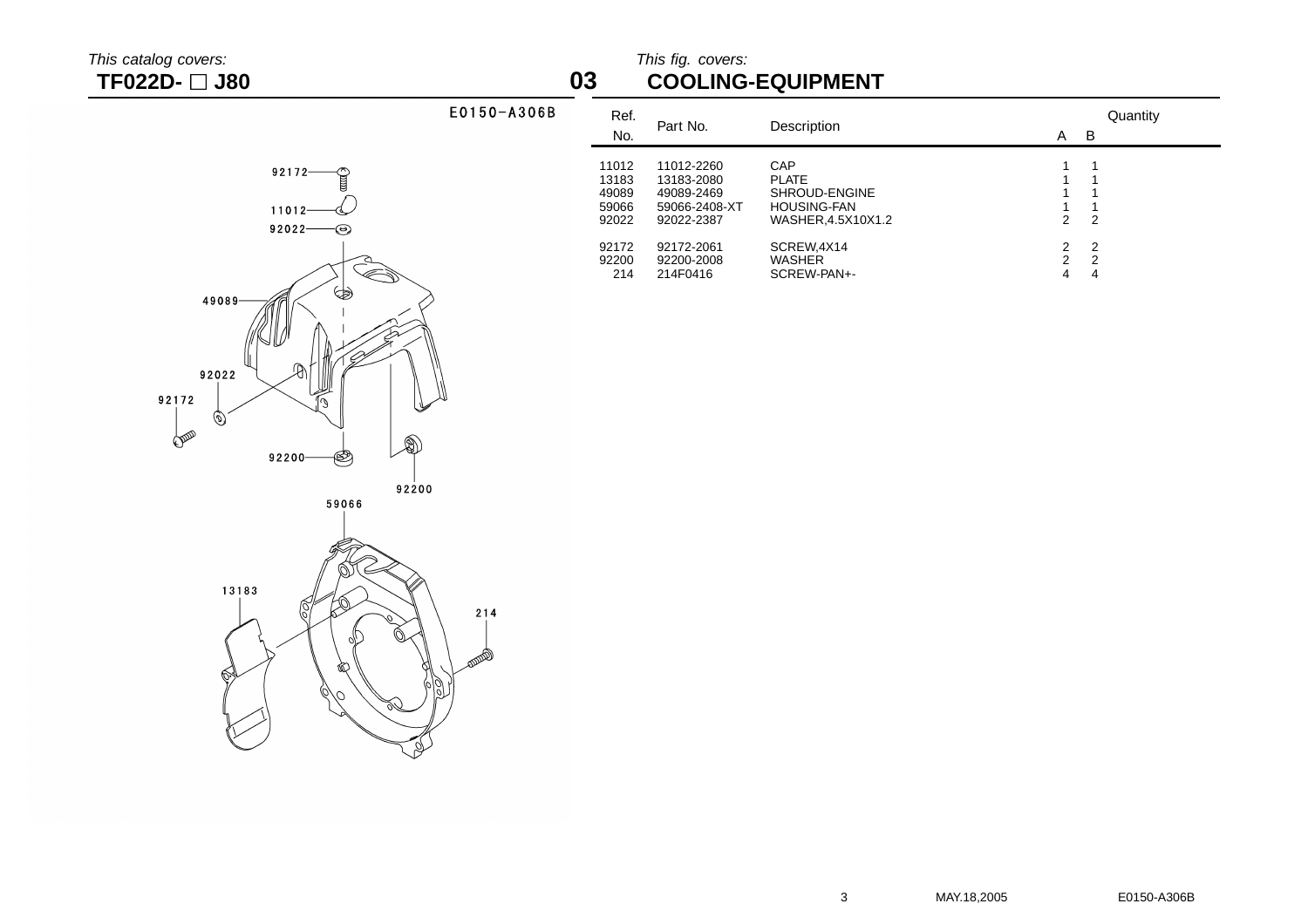## This catalog covers: This fig. covers:<br> **TF022D-** 380 **THECTRIC TF022D- J80 04 ELECTRIC-EQUIPMENT**

| $-21130$<br>Ô<br>$-21169$<br>92070<br>$-27010$                       |
|----------------------------------------------------------------------|
| 92071A<br>92071                                                      |
| $-26011$<br>92002<br>$-21171$<br><b>ADDDD</b><br>410<br>315<br>21050 |
| 461                                                                  |
| 510                                                                  |

E0160-A218A

| Ref.<br>No.                                | Part No.                                                           | Description                                                                                     | A      | B                        | Quantity |
|--------------------------------------------|--------------------------------------------------------------------|-------------------------------------------------------------------------------------------------|--------|--------------------------|----------|
| 21050<br>21130<br>21169<br>21171<br>26011  | 21050-2194<br>21130-2056<br>21169-2051<br>21171-2205<br>26011-2318 | <b>FLYWHEEL</b><br><b>CAP-SPARK PLUG</b><br>TERMINAL<br>COIL-ASSY-IGNITION<br>WIRE-LEAD         |        | 1                        |          |
| 27010<br>92002<br>92070<br>92071<br>92071A | 27010-2135<br>92002-2197<br>92070-2074<br>92071-2065<br>92071-2115 | <b>SWITCH</b><br>BOLT.4X20<br>PLUG-SPARK, BMR7A(NGK), SOLID<br><b>GROMMET</b><br><b>GROMMET</b> | 1<br>2 | 1<br>$\overline{2}$<br>1 |          |
| 315<br>410<br>461<br>510                   | 315B0800<br>410B0800<br>461F0800<br>510A3100                       | NUT-HEX-FINE<br>W-PLAIN-S<br><b>WASHER-SPRING</b><br><b>KEY-WOODRUFF</b>                        | 1      | 1                        |          |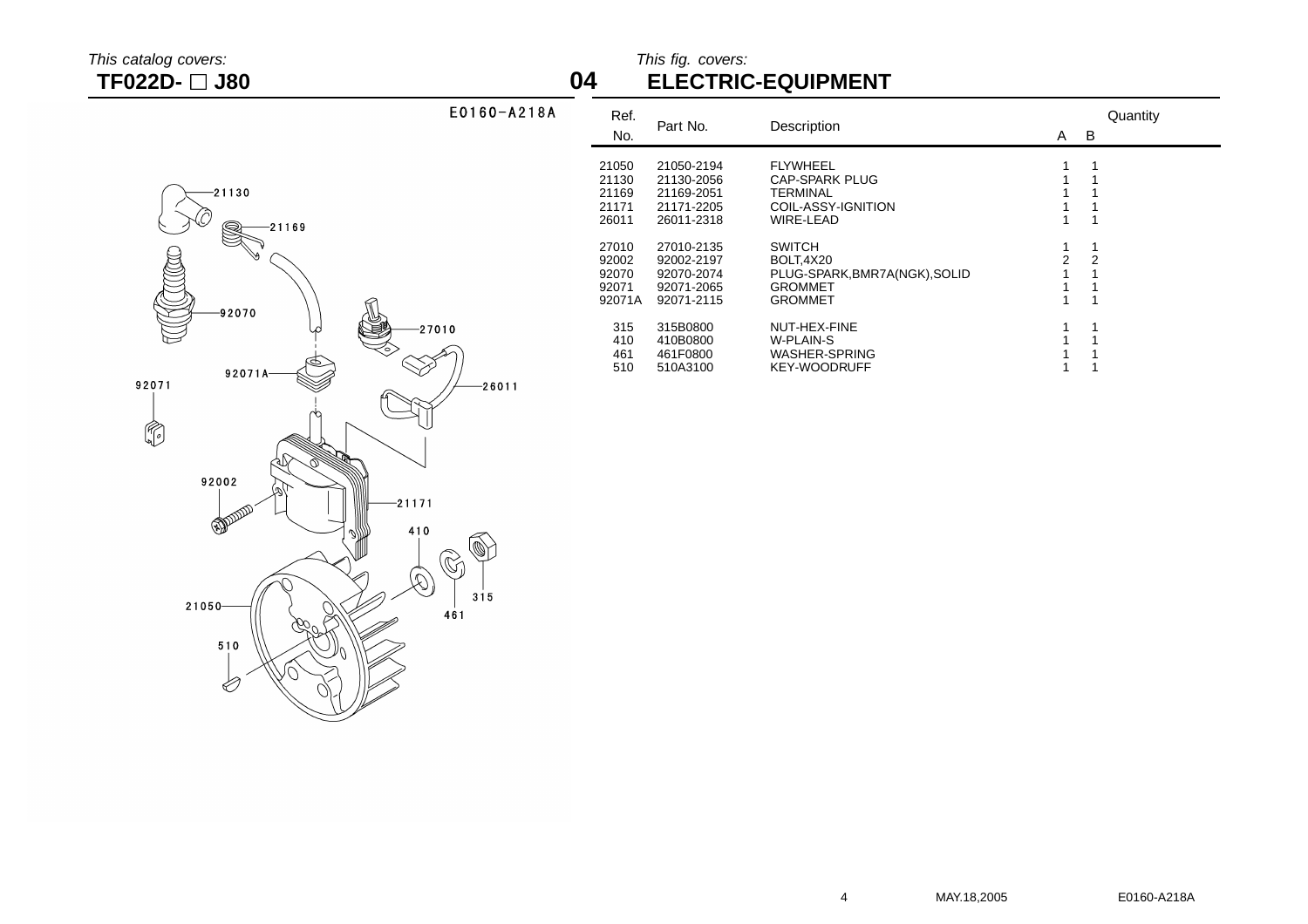# This catalog covers: This fig. covers: **TF022D- J80 05 CARBURETOR**



| Ref.<br>No. | Part No.   | Description              | A                       | B              | Quantity |
|-------------|------------|--------------------------|-------------------------|----------------|----------|
| 11009       | 11009-2757 | <b>GASKET</b>            | 1                       | 1              |          |
| 11060       | 11060-2111 | <b>GASKET</b>            | 1                       | 1              |          |
| 11060A      | 11060-2154 | <b>GASKET</b>            | 1                       | 1              |          |
| 11060B      | 11060-2461 | <b>GASKET</b>            | 1                       | 1              |          |
| 11060C      | 11060-2462 | <b>GASKET</b>            | 1                       | 1              |          |
| 13168       | 16055-2051 | LEVER                    | 1                       | 1              |          |
| 14043       | 14043-2051 | <b>FILTER</b>            | 1                       | 1              |          |
| 14090       | 14090-2017 | <b>COVER.PRIMER PUMP</b> | 1                       | 1              |          |
| 15003       | 15003-2885 | CARBURETOR-ASSY          | 1                       | 1              |          |
| 16030       | 16030-2078 | <b>VALVE-FLOAT</b>       | 1                       | 1              |          |
| 16073       | 16073-2177 | <b>INSULATOR</b>         | 1                       | 1              |          |
| 16073A      | 16073-2205 | <b>INSULATOR</b>         | 1                       | 1              |          |
| 16160       | 16160-2089 | <b>BODY</b>              | 1                       | 1              |          |
| 16160A      | 16160-2126 | <b>BODY</b>              | 1                       | 1              |          |
| 39075       | 39075-2167 | LEVER-THROTTLE           | 1                       | 1              |          |
| 39184       | 39184-2066 | <b>BRACKET-ASSY</b>      | 1                       | 1              |          |
| 43028       | 43028-2054 | <b>DIAPHRAGM</b>         | 1                       | 1              |          |
| 43028A      | 43028-2067 | <b>DIAPHRAGM</b>         | 1                       | 1              |          |
| 43049       | 43049-2060 | <b>PACKING</b>           | 1                       | 1              |          |
| 49043       | 49043-2067 | PUMP-PRIMING             | 1                       | 1              |          |
| 92009       | 92009-2235 | SCREW, 5X25              | $\overline{\mathbf{c}}$ | $\overline{2}$ |          |
| 92009A      | 92009-2277 | <b>SCREW</b>             | $\overline{c}$          | $\overline{2}$ |          |
| 92009B      | 92009-2336 | <b>SCREW</b>             | $\mathbf{1}$            | 1              |          |
| 92009C      | 92009-2337 | <b>SCREW</b>             | $\overline{4}$          | 4              |          |
| 92009D      | 92009-2349 | <b>SCREW</b>             | 1                       | 1              |          |
| 92009E      | 92009-2441 | SCREW,5X70               | $\overline{c}$          | 2              |          |
| 92009F      | 92009-2442 | <b>SCREW</b>             | $\mathbf{1}$            | 1              |          |
| 92043       | 92043-2094 | <b>PIN</b>               | 1                       | 1              |          |
| 92055       | 92055-2147 | RING-O                   | 1                       | 1              |          |
| 92063       | 92063-2387 | JET-MAIN,#38             | 1                       | 1              |          |
| 92144       | 92144-2308 | <b>SPRING</b>            | 1                       | 1              |          |
| 92200       | 92200-2116 | <b>WASHER</b>            | 1                       | 1              |          |
| 92200A      | 92200-2117 | <b>WASHER</b>            | 1                       | 1              |          |
| 92200B      | 92200-2118 | <b>WASHER</b>            | $\overline{2}$          | $\overline{2}$ |          |
| 311         | 311B0500   | NUT-HEX                  | 1                       | 1              |          |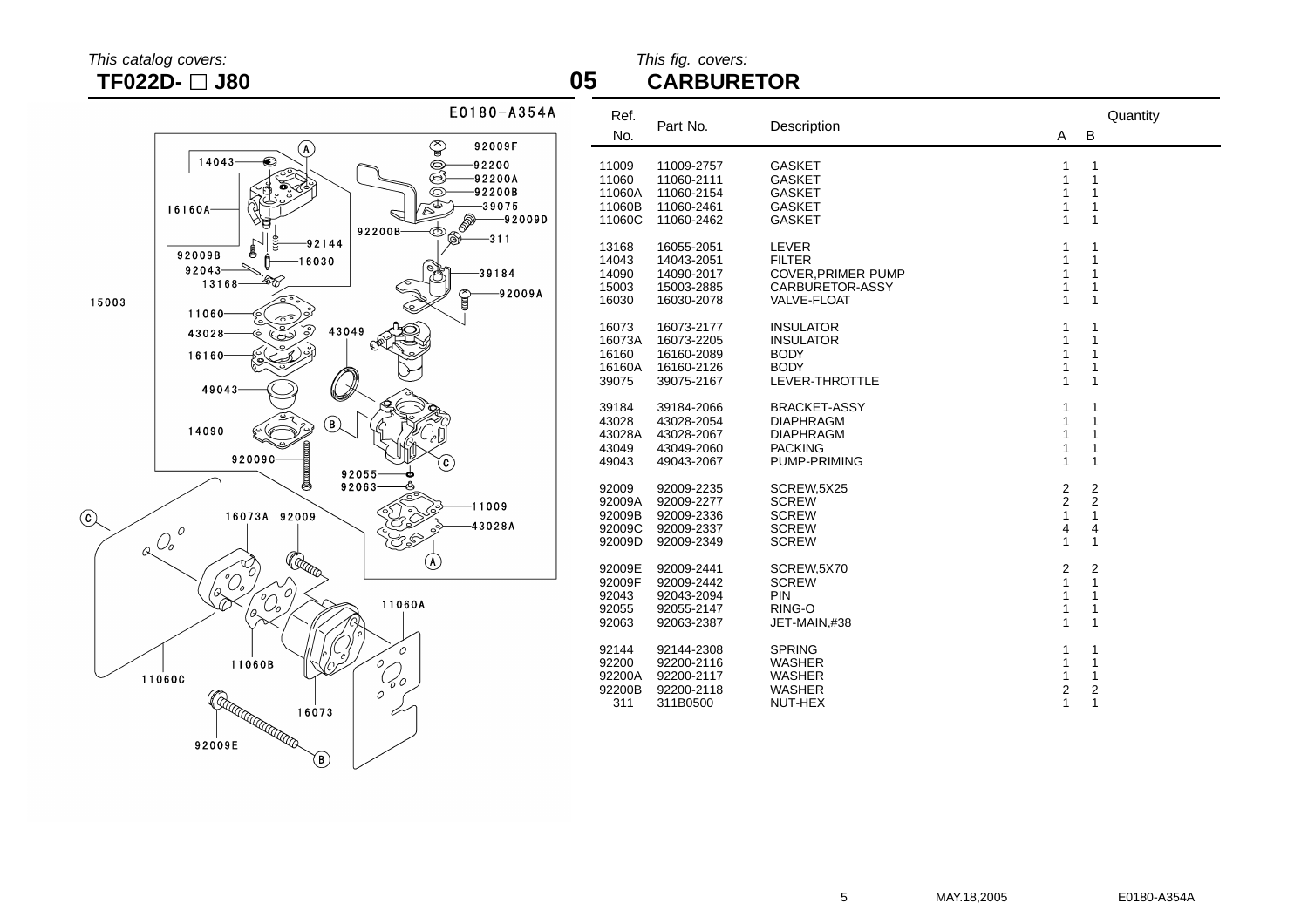This catalog covers: This fig. covers: **TF022D- J80 06 AIR-FILTER/MUFFLER**

÷.



| Ref.<br>No.                               | Part No.                                                           | Description                                                                                              | A                                               | В                        | Quantity |
|-------------------------------------------|--------------------------------------------------------------------|----------------------------------------------------------------------------------------------------------|-------------------------------------------------|--------------------------|----------|
| 11009<br>11010<br>11013<br>11038<br>11065 | 11009-2513<br>11010-2564<br>11013-2182<br>11038-2083<br>11065-2080 | GASKET, MUFFLER<br>FILTER-ASSY-AIR<br>ELEMENT-AIR FILTER<br>CASE-ASSY-AIR FILTER<br><b>CAPAIR FILTER</b> | 1                                               | 1                        |          |
| 13168<br>16126<br>16146<br>18020<br>49070 | 13168-2422<br>16126-2211<br>16146-2224<br>18020-2082<br>49070-2405 | <b>LEVER</b><br>VALVE<br><b>COVER-ASSY</b><br><b>BAFFLE</b><br>MUFFLER-COMP                              | 1                                               |                          |          |
| 92004<br>92009<br>92022<br>92026<br>92153 | 92004-2073<br>92009-2359<br>92022-2377<br>92026-2269<br>92153-2089 | <b>STUD</b><br>SCREW.3X10<br><b>WASHER</b><br><b>SPACER</b><br>BOLT, 4X12                                | 2<br>1<br>$\overline{2}$<br>1<br>$\overline{2}$ | 2<br>2<br>$\overline{2}$ |          |
| 92172<br>322                              | 92172-0007<br>322B0500                                             | SCREW, 5X10<br>NUT                                                                                       | 2                                               | $\overline{2}$           |          |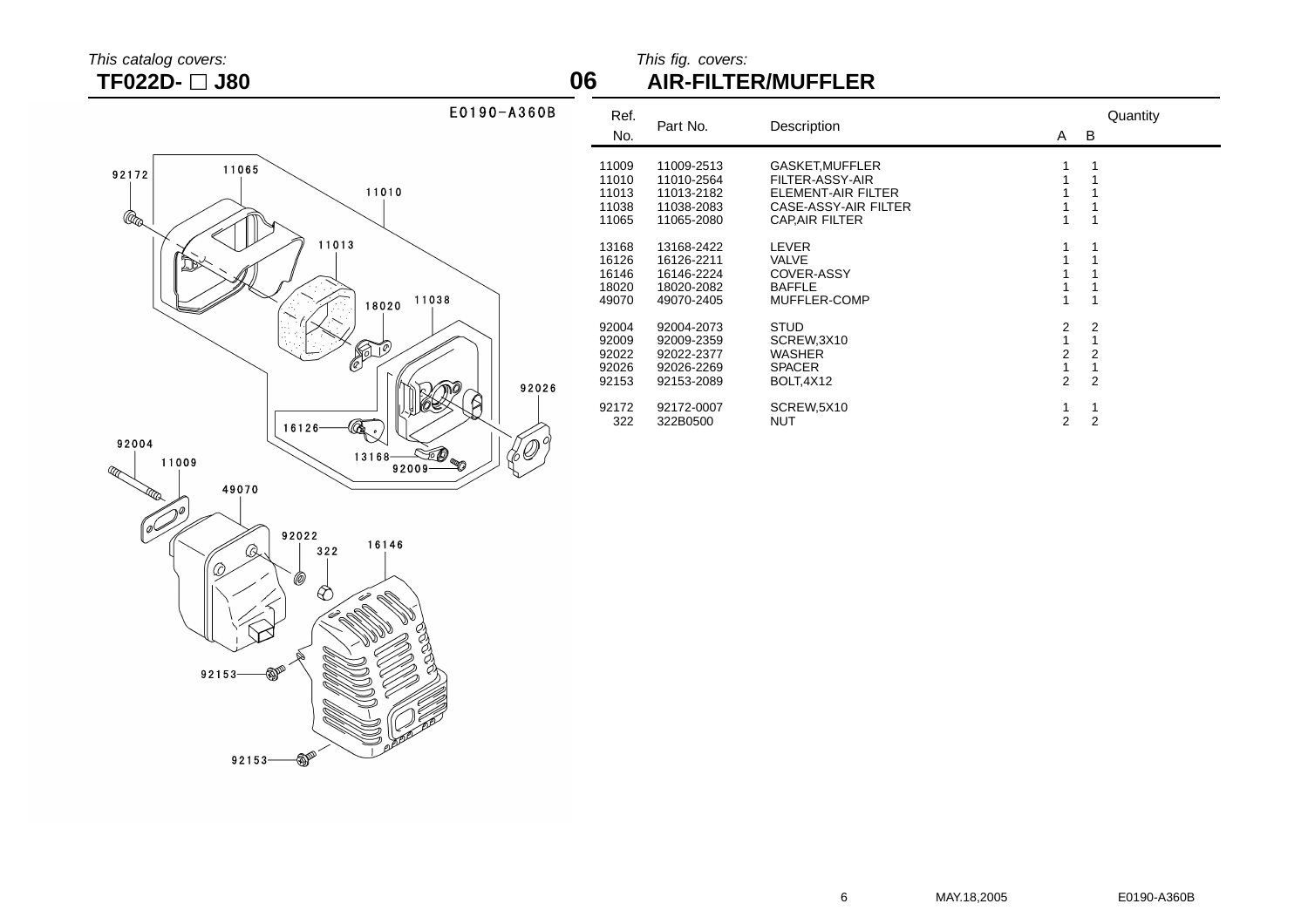## This catalog covers: This fig. covers: **TF022D- J80 07 FUEL-TANK/FUEL-VALVE**



| Ref.<br>No.                                  | Part No.                                                           | Description                                                                                              | A                                  | В                                             | Quantity |
|----------------------------------------------|--------------------------------------------------------------------|----------------------------------------------------------------------------------------------------------|------------------------------------|-----------------------------------------------|----------|
| 32052<br>49019<br>49116<br>51001<br>51048    | 32052-2217<br>49019-2111<br>49116-2064<br>51001-2301<br>51048-2078 | <b>BRACKET-TANK</b><br><b>FILTER-FUEL</b><br><b>VALVE-ASSY</b><br><b>TANK-COMP-FUEL</b><br>CAP-ASSY-TANK |                                    | 1                                             |          |
| 92002<br>92002A<br>92002B<br>92022<br>92022A | 92002-2313<br>92002-2322<br>92002-2324<br>92022-2182<br>92022-2238 | <b>BOLT</b><br><b>BOLT,5X20</b><br><b>BOLT</b><br>WASHER<br>WASHER, 5.2X15X1.2                           | 1<br>1<br>$\overline{2}$<br>3<br>6 | $\overline{2}$<br>3<br>6                      |          |
| 92071<br>92075<br>92143<br>92170<br>92190    | 92071-2142<br>92075-2116<br>92143-2159<br>92170-2080<br>92190-2174 | <b>GROMMET.FUEL TANK</b><br><b>DAMPER</b><br><b>COLLAR</b><br><b>CLAMP, FUEL FILTER</b><br>TUBE,3X6X90   | 1<br>6<br>3<br>$\overline{2}$<br>1 | 1<br>6<br>3<br>$\overline{2}$<br>$\mathbf{1}$ |          |
| 92191<br>99996                               | 92191-2102<br>99996-6060                                           | TUBE,3X5X182<br>KIT,CAP-ASSY-TANK                                                                        | 1<br>1                             | 1                                             |          |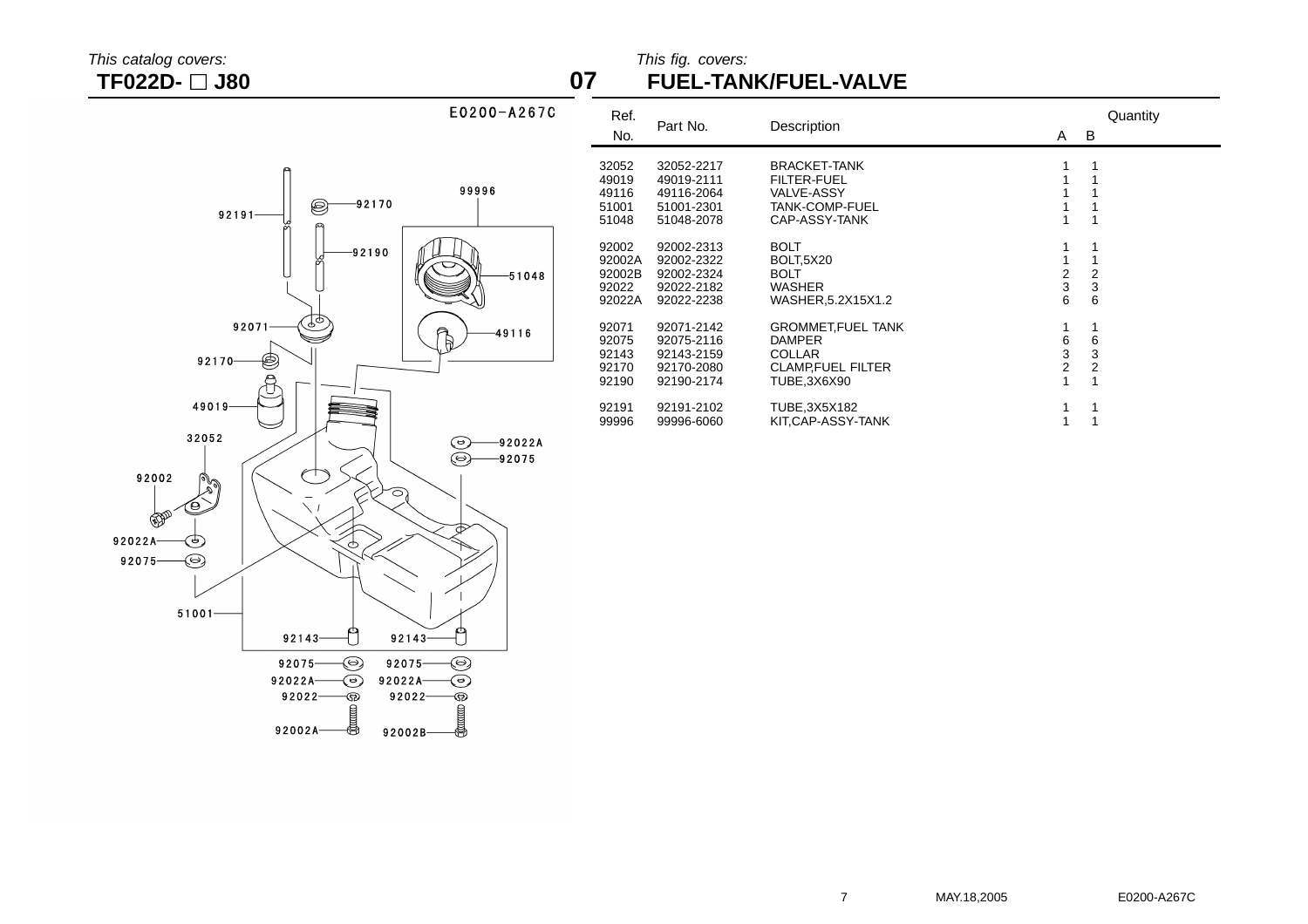# **TF022D-** □ **J80**

# This catalog covers: This fig. covers:<br>
This fig. covers: This fig. covers: This fig. covers: This fig. covers: This fig. covers: This fig. covers: This fig. covers: This fig. covers: This fig. covers: This fig. covers: Th

| 49088                                                                                  |        |
|----------------------------------------------------------------------------------------|--------|
| ଈ<br>32099<br>13070<br>46075<br>59106<br>59101<br>C<br>σ<br>ە<br>Ç,<br>≤<br>Ŵ<br>92144 | 92009A |
| E<br>92081A<br>14020<br>13165<br>92009<br>92081                                        |        |

| $E0210 - A202A$      | Ref.<br>No.                                | Part No.                                                           | Description                                                                      | A | Quantity<br>B |
|----------------------|--------------------------------------------|--------------------------------------------------------------------|----------------------------------------------------------------------------------|---|---------------|
|                      | 13070<br>13165<br>14020<br>32099<br>46075  | 13070-2007<br>13165-2058<br>14020-2057<br>32099-2333<br>46075-2124 | <b>GUIDE</b><br>PAWL, RECOIL STARTER<br>RETAINER, RECOIL STARTER<br>CASE<br>GRIP |   |               |
| 92009A<br><b>ADD</b> | 49088<br>59101<br>59106<br>92009<br>92009A | 49088-2505<br>59101-2057<br>59106-2148<br>92009-2323<br>92009-2419 | STARTER-RECOIL<br>REEL<br><b>ROPE</b><br><b>SCREW</b><br>SCREW, 4X10             | 4 | 4             |
|                      | 92081<br>92081A<br>92144                   | 92081-2274<br>92081-2275<br>92144-2054                             | <b>SPRING</b><br><b>SPRING</b><br><b>SPRING</b>                                  |   |               |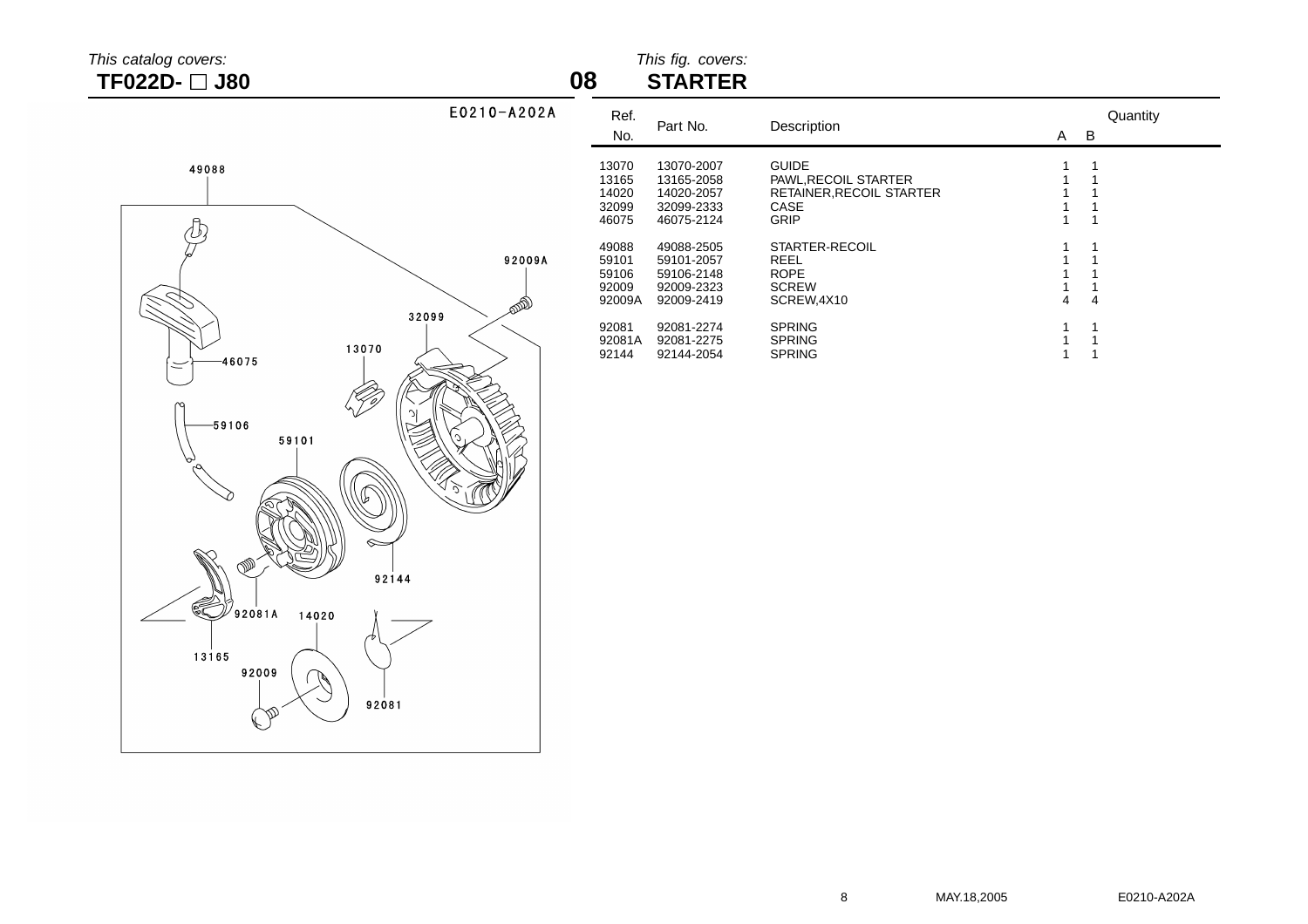# $\frac{20}{3}$  This catalog covers:  $\frac{1}{2}$  J80

|        | This fig. covers: |
|--------|-------------------|
| I ADEI |                   |

| TF022D- $\Box$ J80 |                                                                                                | 09                                         | <b>LABEL</b>                                                       |                                                                         |                               |
|--------------------|------------------------------------------------------------------------------------------------|--------------------------------------------|--------------------------------------------------------------------|-------------------------------------------------------------------------|-------------------------------|
|                    | $F0290 - B105A$                                                                                | Ref.<br>No.                                | Part No.                                                           | Description                                                             | Quantity<br>$\mathsf{A}$<br>B |
| 56030<br>∣⇔        | 56031                                                                                          | 56030<br>56031<br>56031A<br>56039<br>56070 | 56030-2593<br>56031-2258<br>56031-2468<br>56039-2764<br>56070-2020 | LABEL<br>LABEL-MANUAL<br>LABEL-MANUAL<br>LABEL-PRODUCT<br>LABEL-WARNING |                               |
| ١                  | $\begin{bmatrix} \frac{\partial V}{\partial P} \\ \frac{\partial F}{\partial P} \end{bmatrix}$ | 56070A<br>56080                            | 56070-2063<br>56080-2166                                           | LABEL-WARNING<br>LABEL-BRAND                                            |                               |









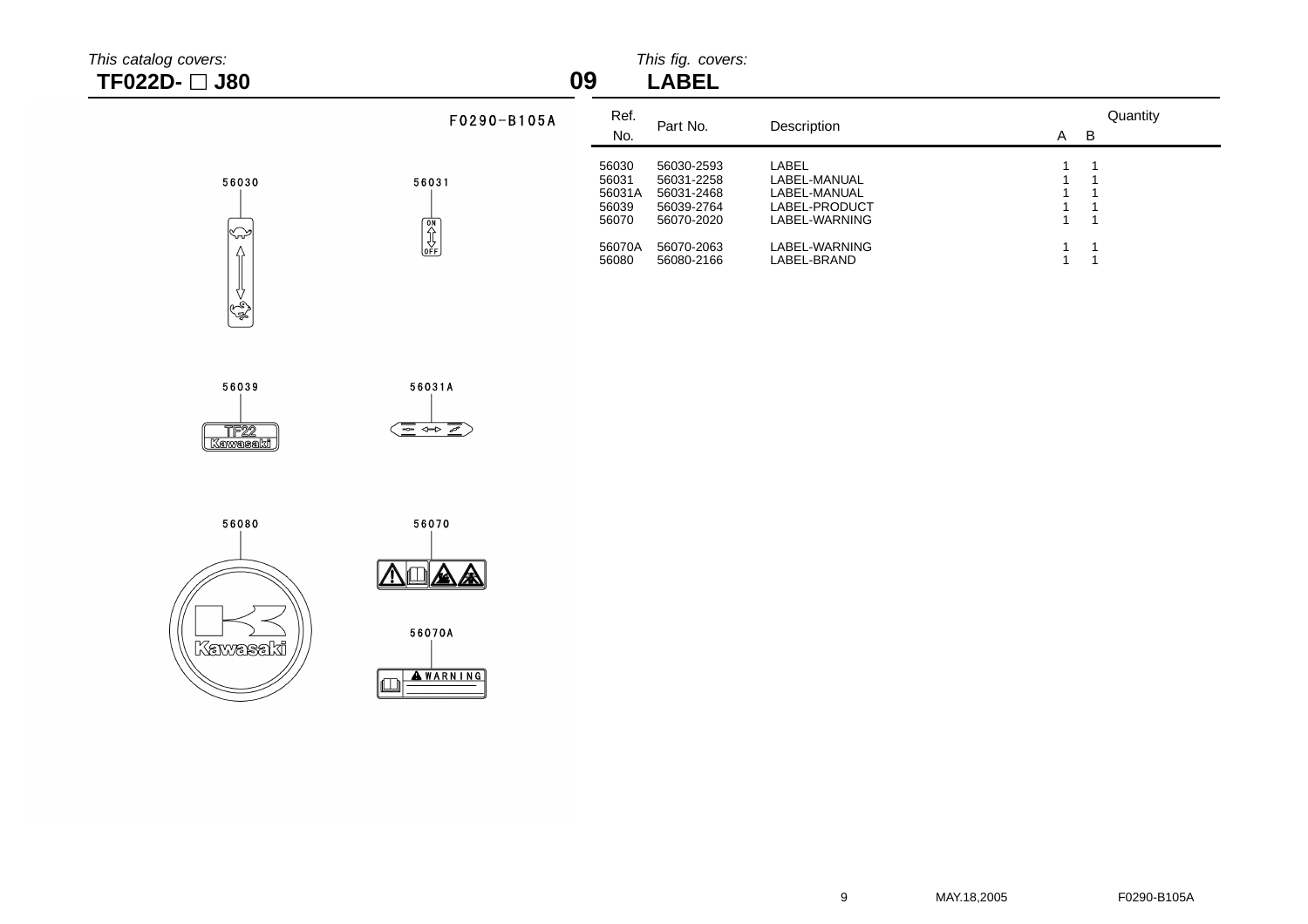# **PART NAME INDEX**